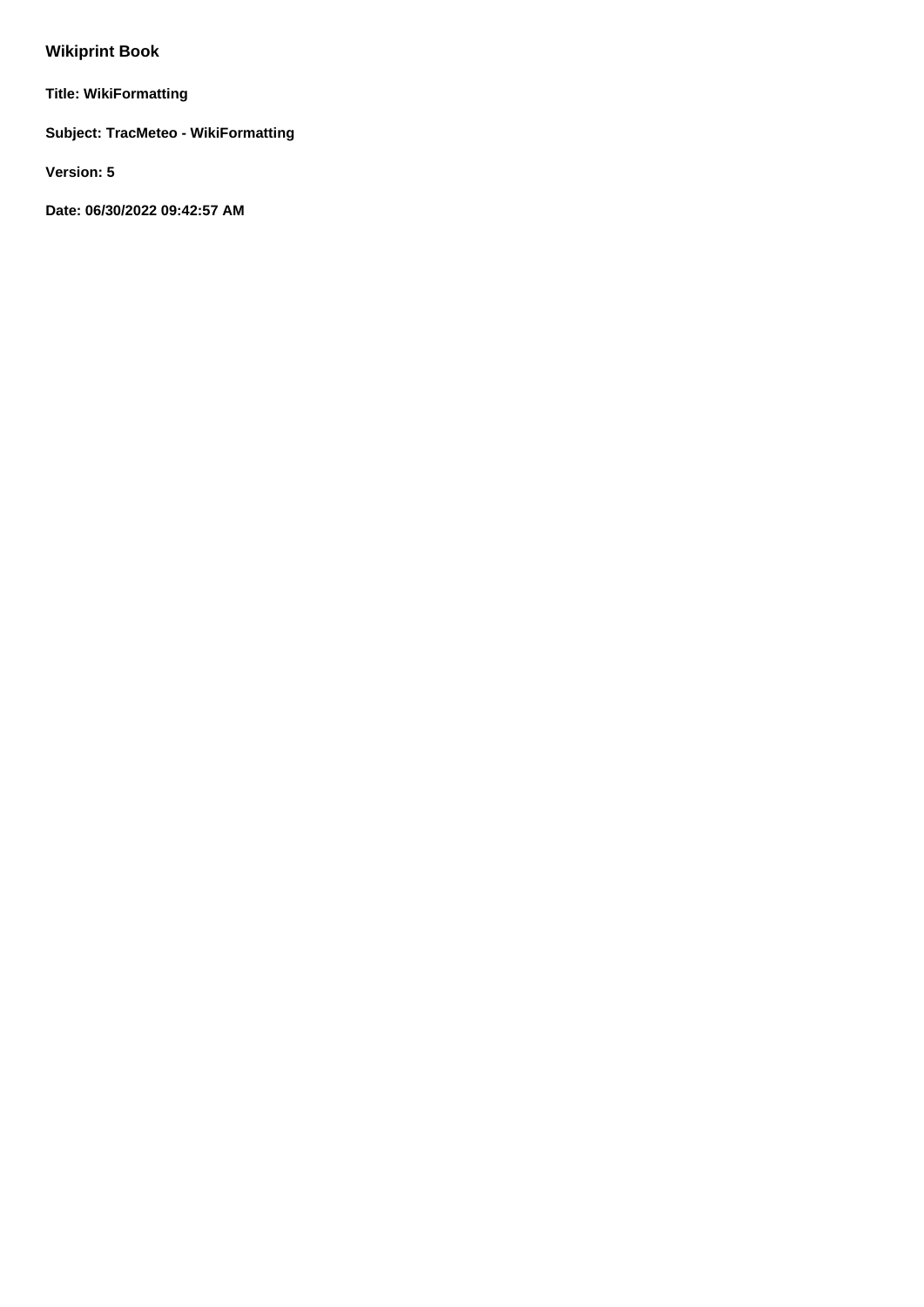# **Table of Contents**

| WikiFormatting                   |                |
|----------------------------------|----------------|
| Cheat sheet                      |                |
| Font Styles                      |                |
| Headings                         |                |
| Paragraphs                       |                |
| Lists                            |                |
| <b>Definition Lists</b>          |                |
| <b>Preformatted Text</b>         |                |
| Blockquotes                      |                |
| <b>Discussion Citations</b>      |                |
| Tables                           |                |
| Simple Tables                    |                |
| <b>Complex Tables</b>            |                |
| Links                            |                |
| <b>Trac Links</b>                |                |
| <b>Setting Anchors</b>           |                |
| Escaping Links and WikiPageNames |                |
| Images                           |                |
| Macros                           |                |
| Processors                       | ĉ              |
| Comments                         | 1 <sup>C</sup> |
| Miscellaneous                    | 11             |
|                                  |                |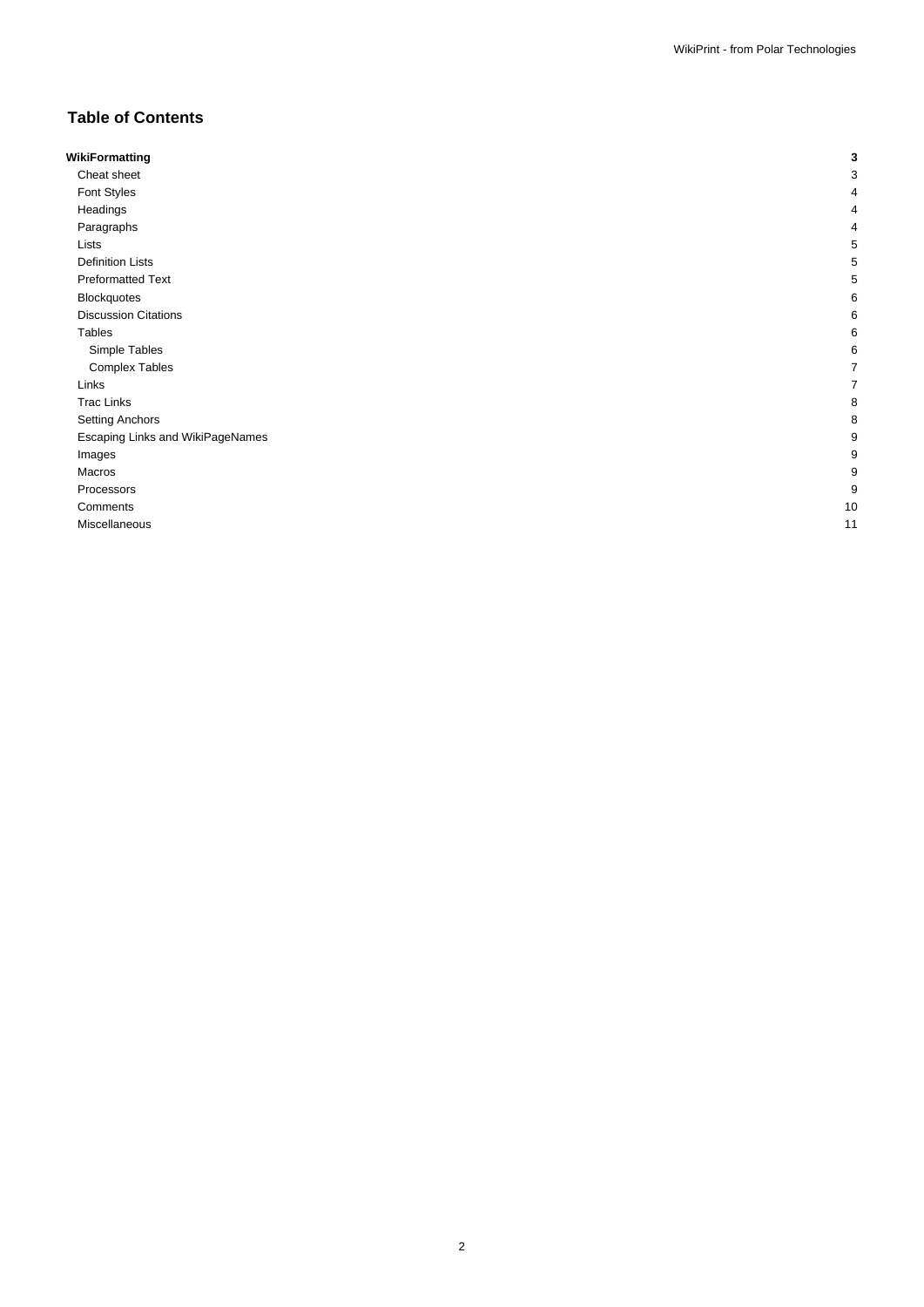# **[WikiFormatting](https://meteo.unican.es/trac/wiki/WikiFormatting)**

Wiki markup is a core feature in Trac, tightly integrating all the other parts of Trac into a flexible and powerful whole.

Trac has a built in small and powerful wiki rendering engine. This wiki engine implements an ever growing subset of the commands from other popular Wikis, especially [?MoinMoin](http://moinmo.in/) and [?WikiCreole](http://trac.edgewall.org/intertrac/WikiCreole).

This page will give you an in-depth explanation of the wiki markup available anywhere [WikiFormatting](https://meteo.unican.es/trac/wiki/WikiFormatting) is allowed.

The Cheat sheet below gives you a quick overview for the most common syntax, each link in the Category column will lead you to the more detailed explanation later in this page.

A few other wiki pages present the advanced features of the Trac wiki markup in more depth:

- [TracLinks](https://meteo.unican.es/trac/wiki/TracLinks) covers all the possible ways to refer precisely to any Trac resource or parts thereof,
- [WikiPageNames](https://meteo.unican.es/trac/wiki/WikiPageNames) talks about the various names a wiki page can take, [CamelCase](https://meteo.unican.es/trac/wiki/CamelCase) or not
- [WikiMacros](https://meteo.unican.es/trac/wiki/WikiMacros) lists the macros available for generating dynamic content,
- [WikiProcessors](https://meteo.unican.es/trac/wiki/WikiProcessors) and [WikiHtml](https://meteo.unican.es/trac/wiki/WikiHtml) details how parts of the wiki text can be processed in special ways

### **Cheat sheet**

| Category                                                   | Wiki Markup                                                                    | Display                                    |  |
|------------------------------------------------------------|--------------------------------------------------------------------------------|--------------------------------------------|--|
|                                                            | ""bold"", "italic", """Wikipedia<br>style *****                                | bold, italic, Wikipedia style              |  |
| <b>Font Styles</b>                                         | 'monospaced and ''nowiki'''                                                    | monospaced and ''nowiki''                  |  |
|                                                            | **bold**,//italic//,**//!WikiCreole<br>$style$ //**                            | bold, italic, WikiCreole style             |  |
|                                                            | $==$ Level 2 ==                                                                | Level 2                                    |  |
| <b>Headings</b>                                            | === Level 3 ^([#hn note])^                                                     | Level 3 (note)                             |  |
|                                                            | First paragraph                                                                | First paragraph on multiple lines.         |  |
| <b>Paragraphs</b>                                          | on multiple lines.                                                             |                                            |  |
|                                                            | Second paragraph.                                                              | Second paragraph.                          |  |
|                                                            | * bullets list<br>on multiple paragraphs                                       | · bullets list on multiple paragraphs      |  |
| Lists                                                      | 1. nested list                                                                 | 1. nested list                             |  |
|                                                            | a. different numbering                                                         | 1. different numbering styles              |  |
|                                                            | styles                                                                         |                                            |  |
| <b>Definition Lists</b>                                    | term:: definition on                                                           | term                                       |  |
|                                                            | multiple paragraphs                                                            | definition on multiple paragraphs          |  |
|                                                            | ${11}$<br>multiple lines, "'no wiki"'                                          | multiple lines, "no wiki"                  |  |
| <b>Preformatted Text</b>                                   | white space respected                                                          | white space respected                      |  |
|                                                            | ${1}$ } }                                                                      |                                            |  |
|                                                            | if there's some leading                                                        | if there's some leading space the text is  |  |
| <b>Blockquotes</b>                                         | space the text is quoted                                                       | quoted                                     |  |
| <b>Discussion Citations</b>                                | $\rightarrow \ldots$ (I said)                                                  | $\ldots$ (I said)                          |  |
|                                                            | > (he replied)                                                                 | (he replied)                               |  |
| <b>Tables</b>                                              | $ \;  = \texttt{Table} \texttt{Header} \; =  \;  \;\; \texttt{Cell} \;\;  \; $ | Cell<br><b>Table Header</b>                |  |
|                                                            | (details below)                                                                | (details below)                            |  |
|                                                            | http://trac.edgewall.org                                                       | ?http://trac.edgewall.org                  |  |
| Links                                                      | WikiFormatting (CamelCase)                                                     | <b>WikiFormatting (CamelCase)</b>          |  |
|                                                            | wiki:WikiFormatting,<br>wiki: "WikiFormatting"                                 | wiki:WikiFormatting, wiki:"WikiFormatting" |  |
|                                                            | #1 (ticket), [1] (changeset), {1}<br>(report)                                  | #1 (ticket), [1] (changeset), {1} (report) |  |
| <b>TracLinks</b>                                           | ticket:1, ticket:1#comment:1                                                   | ticket:1, ticket:1#comment:1               |  |
|                                                            | Ticket [ticket:1],                                                             | Ticket 1, ticket one                       |  |
|                                                            | [ticket:1 ticket one]                                                          |                                            |  |
|                                                            | Ticket [[ticket:1]],<br>[[ticket:1 ticket one]]                                | Ticket 1, ticket one                       |  |
| <b>Setting Anchors</b>                                     | $[=\nparallel \text{point1 (1)} \text{ First}$                                 | $(1)$ First                                |  |
|                                                            | see [#pointl (1)]                                                              | see (1)                                    |  |
|                                                            | !" doubled quotes                                                              | " doubled guotes                           |  |
| <b>Escaping Markup</b>                                     | !wiki:WikiFormatting,<br>!WikiFormatting                                       | wiki:WikiFormatting, WikiFormatting        |  |
| <b>Images</b>                                              | $[$ [Image( $link$ )]]                                                         | <b>w</b> trac                              |  |
|                                                            | [[MacroList(*)]]                                                               | (short list of all available macros)       |  |
| <b>Macros</b>                                              | [ [Image?]]                                                                    | (help for the Image macro)                 |  |
|                                                            | ${11}$                                                                         |                                            |  |
|                                                            | #!div style="font-size: 80%"<br>Code highlighting:                             | Code highlighting:                         |  |
| <b>Processors</b>                                          | {{{#!python                                                                    |                                            |  |
| hello = lambda: 'world'<br>$\verb hello = lambda: "world"$ |                                                                                |                                            |  |
|                                                            | ${}^{11}$<br>$\}$ } }                                                          |                                            |  |
|                                                            | {{{#!comment                                                                   |                                            |  |
| <b>Comments</b>                                            | Note to Editors:                                                               |                                            |  |
|                                                            | 333                                                                            |                                            |  |
|                                                            | Line [[br]] break                                                              | Line                                       |  |
| <b>Miscellaneous</b>                                       | Line \\ break                                                                  | break Line<br>break                        |  |
|                                                            |                                                                                |                                            |  |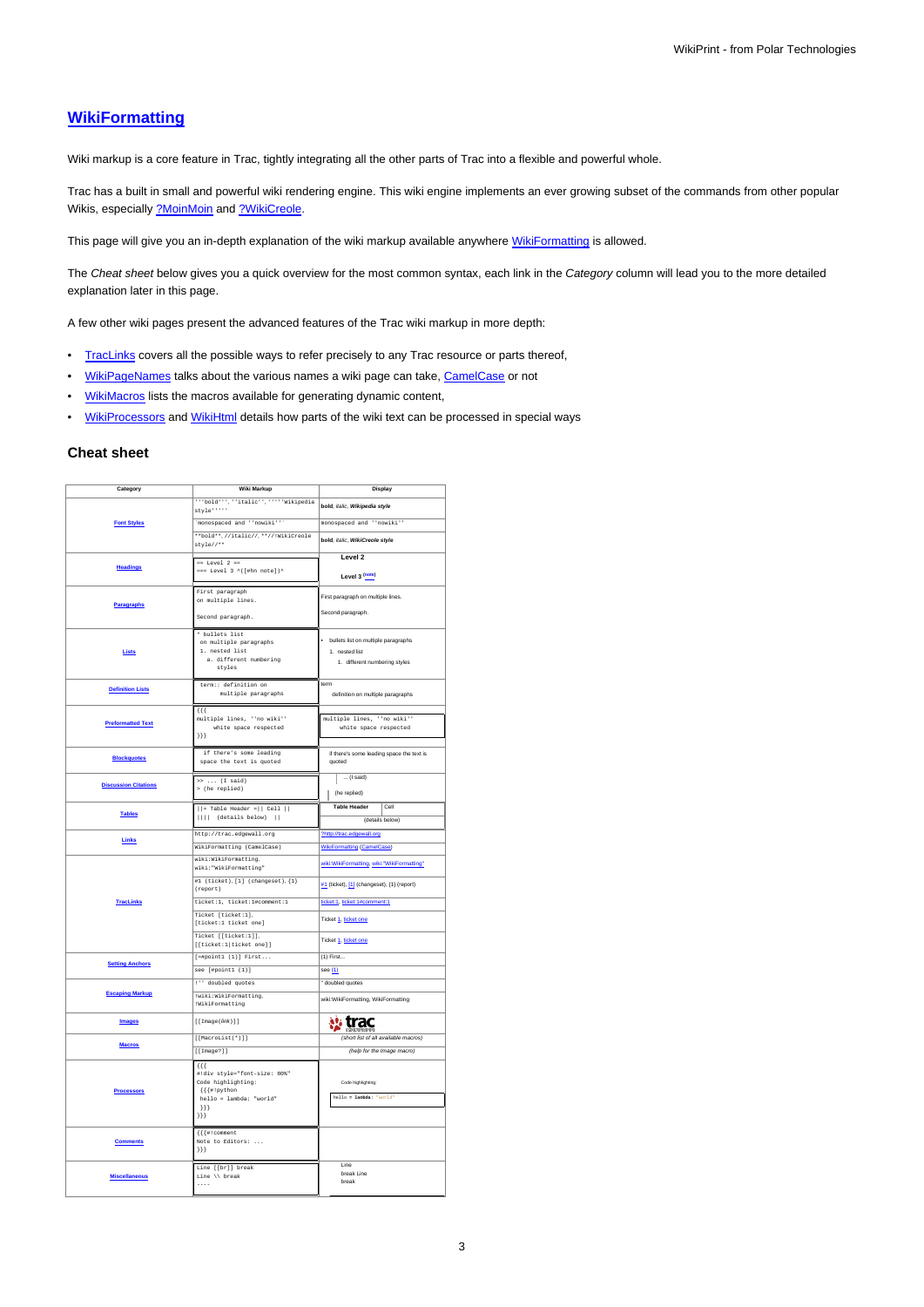### **Font Styles**

The Trac wiki supports the following font styles:

| Wiki Markup                                                                                                                                                                                                                                                                                                                                                                                                                                                     | Display                                                                                                                                                                                                                                                                                                                               |  |
|-----------------------------------------------------------------------------------------------------------------------------------------------------------------------------------------------------------------------------------------------------------------------------------------------------------------------------------------------------------------------------------------------------------------------------------------------------------------|---------------------------------------------------------------------------------------------------------------------------------------------------------------------------------------------------------------------------------------------------------------------------------------------------------------------------------------|--|
| $*$ $\cdot \cdot$ bold'''.<br>''' triple quotes !'''<br>can be bold too if prefixed by ! ''',<br>* ''italic''<br>* ''''bold italic''''' or ''italic and<br>$'$ ''' italic bold ''' ''<br>* _underline__<br>* {{{monospace}}} or `monospace`<br>(hence $\{\{\}^{\circ}$ or $\{\{\}^{\circ}\}\}\$ quoting)<br>* ~~strike-through~~<br>* ^superscript^<br>*,, subscript,,<br>* **also bold**, //italic as well//,<br>and **'' bold italic **'' //(since $0.12$ )// | bold, triple quotes "' can be bold too if prefixed by !,<br>italic<br><b>bold italic</b> or <i>italic</i> and <i>italic</i> bold<br>underline<br>monospace or monospace (hence $\{\{\}$ or $\degree$ quoting)<br>strike-through<br>superscript<br>subscript<br>also bold, <i>italic as well</i> , and <b>bold italic</b> (since 0.12) |  |

Notes:

- $\{\{\ldots\}\}\$  and `... ` commands not only select a monospace font, but also treat their content as verbatim text, meaning that no further wiki processing is done on this text.
- ! tells wiki parser to not take the following characters as wiki format, so pay attention to put a space after !, e.g. when ending bold.
- all the font styles marks have to be used in opening/closing pairs, and they must nest properly (in particular, an '' italic can't be paired with a // one, and ''' can't be paired with \*\*)

### **Headings**

You can create heading by starting a line with one up to six equal characters ("=") followed by a single space and the headline text.

The headline text can be followed by the same number of "=" characters, but this is no longer mandatory.

Finally, the heading might optionally be followed by an explicit id. If not, an implicit but nevertheless readable id will be generated.

| Wiki Markup                                                                | <b>Display</b>     |  |
|----------------------------------------------------------------------------|--------------------|--|
|                                                                            | <b>Subheading</b>  |  |
| $=$ Heading $=$<br>$==$ Subheading<br>$==$ About ''this'' $==$             | About this         |  |
| === Explicit id === #using-explicit-id-in-heading<br>$==$ Subheading #sub2 | <b>Explicit id</b> |  |
|                                                                            | <b>Subheading</b>  |  |

### **Paragraphs**

A new text paragraph is created whenever two blocks of text are separated by one or more empty lines.

A forced line break can also be inserted, using:

| Wiki Markup        | Display       |  |
|--------------------|---------------|--|
| Line 1[[BR] Line 2 | Line 1        |  |
| Paragraph          | Line 2        |  |
| ope                | Paragraph one |  |
| Paragraph          | Paragraph two |  |
| two                |               |  |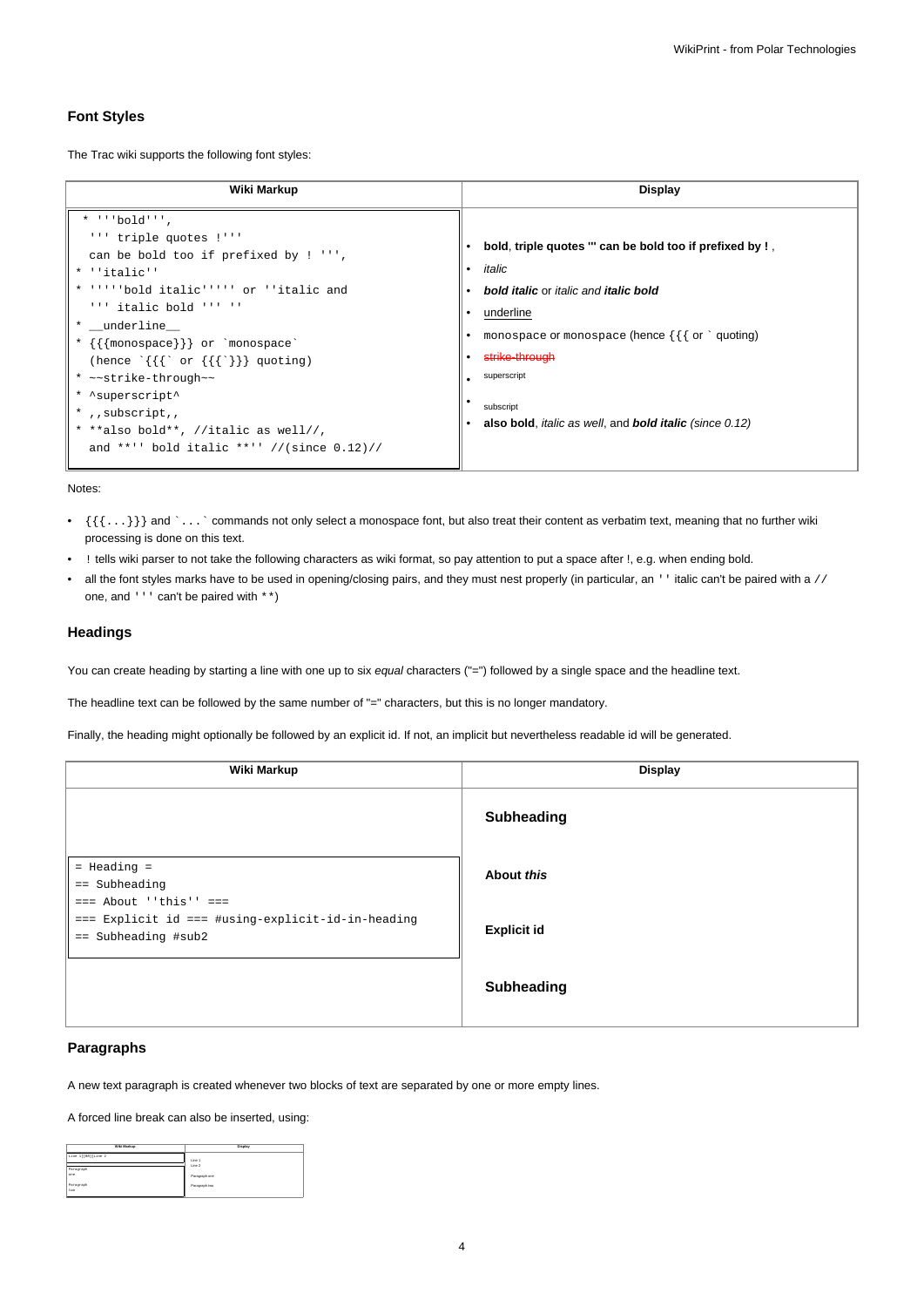# **Lists**

The wiki supports both ordered/numbered and unordered lists.

#### Example:

| Wiki Markup                                                                                                                                                                                    | <b>Display</b>                                                                                                                                                                                                                                |
|------------------------------------------------------------------------------------------------------------------------------------------------------------------------------------------------|-----------------------------------------------------------------------------------------------------------------------------------------------------------------------------------------------------------------------------------------------|
| * Item 1<br>$*$ Item 1.1<br>* Item $1.1.1$<br>* Item $1.1.2$<br>* Item $1.1.3$<br>$*$ Item 1.2<br>* Item 2<br>- items can start at the beginning of a line<br>and they can span multiple lines | Item 1<br>$\bullet$<br>Item $1.1$<br>$\bullet$<br>$\bullet$ Item 1.1.1<br>$\bullet$ Item 1.1.2<br>$\bullet$ Item 1.1.3<br>Item $1.2$<br>$\bullet$<br>Item 2<br>items can start at the beginning of a line and they can span multiple<br>lines |
| - be careful though to continue the line<br>with the appropriate indentation, otherwise<br>that will start a new paragraph                                                                     | be careful though to continue the line with the appropriate<br>$\bullet$<br>indentation, otherwise<br>that will start a new paragraph                                                                                                         |
| 1. Item 1<br>a. Item 1.a<br>a. Item 1.b<br>i. Item 1.b.i<br>i. Item 1.b.ii<br>1. Item 2<br>And numbered lists can also be restarted<br>with an explicit number:<br>3. Item 3                   | 1. Item $1$<br>1. Item 1.a<br>2. Item 1.b<br>1. Item 1.b.i<br>2. Item 1.b.ii<br>2. Item 2<br>And numbered lists can also be restarted with an explicit number:                                                                                |
|                                                                                                                                                                                                | 1. Item $3$                                                                                                                                                                                                                                   |

## **Definition Lists**

The wiki also supports definition lists.

| Wiki Markup                                                                                                              | <b>Display</b>                                                                                                    |
|--------------------------------------------------------------------------------------------------------------------------|-------------------------------------------------------------------------------------------------------------------|
| llmma::<br>some kind of mammal, with hair<br>ppython::<br>some kind of reptile, without hair<br>(can you spot the typo?) | llama<br>some kind of mammal, with hair<br>ppython<br>some kind of reptile, without hair (can you spot the typo?) |

Note that you need a space in front of the defined term.

## **Preformatted Text**

Block containing preformatted text are suitable for source code snippets, notes and examples. Use three curly braces wrapped around the text to define a block quote. The curly braces need to be on a separate line.

| <b>Display</b><br>Wiki Markup |                         |
|-------------------------------|-------------------------|
|                               |                         |
| def HelloWorld():             | def HelloWorld():       |
| print '''Hello World'''       | print '''Hello World''' |
| $\vert\vert\ \rangle\}$ )     |                         |
|                               |                         |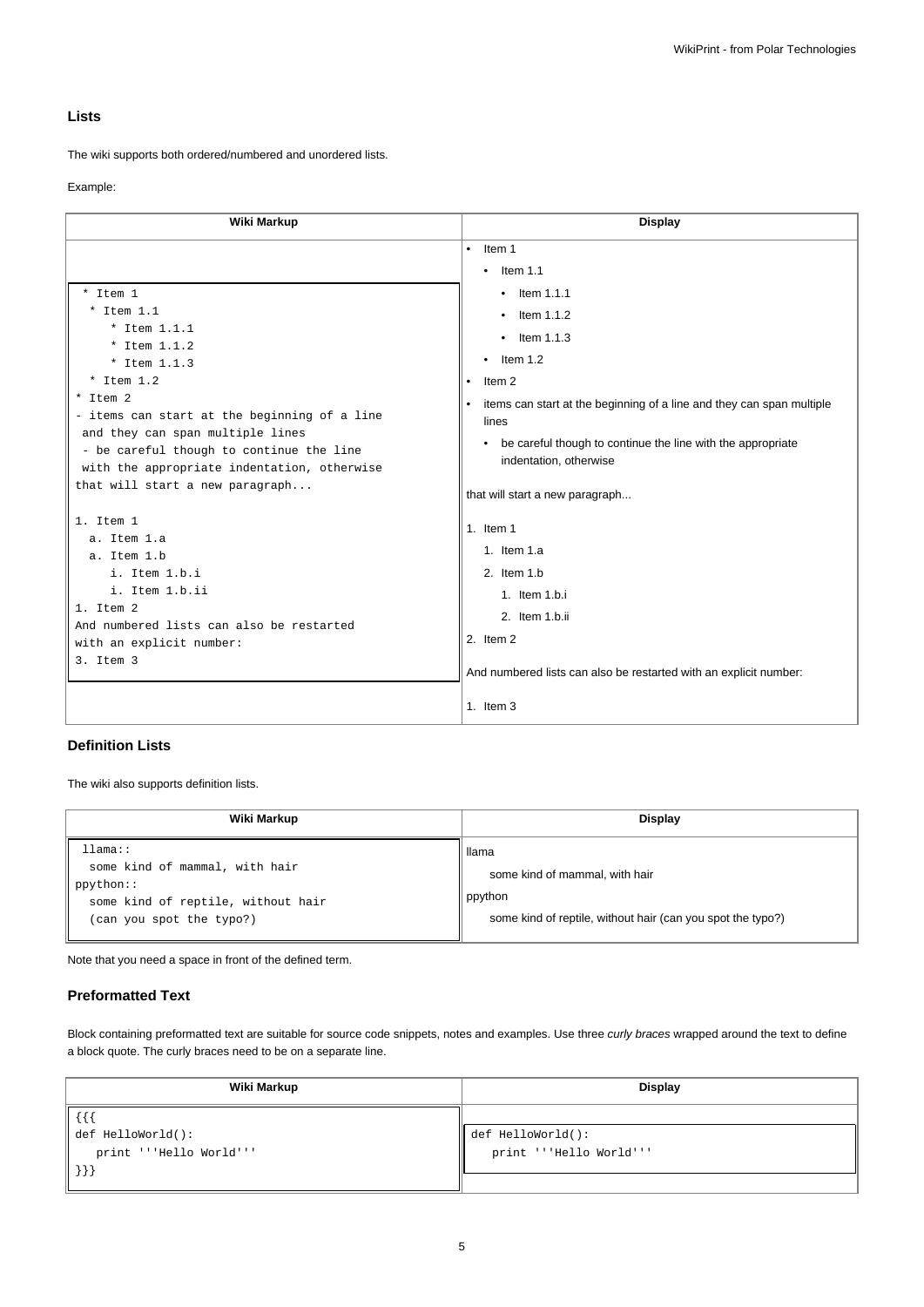Note that this kind of block is also used for selecting lines that should be processed through [WikiProcessors](https://meteo.unican.es/trac/wiki/WikiProcessors).

### **Blockquotes**

In order to mark a paragraph as blockquote, indent that paragraph with two spaces.

| Wiki Markup                                          | <b>Display</b>                          |
|------------------------------------------------------|-----------------------------------------|
| Paragraph<br>This text is a quote from someone else. | Paragraph                               |
|                                                      | This text is a quote from someone else. |

### **Discussion Citations**

To delineate a citation in an ongoing discussion thread, such as the ticket comment area, e-mail-like citation marks (">", ">>", etc.) may be used.

| Wiki Markup                                                                                         | Display                                               |  |
|-----------------------------------------------------------------------------------------------------|-------------------------------------------------------|--|
|                                                                                                     | Someone's original text                               |  |
| >> Someone's original text<br>> Someone else's reply text<br>- which can be any kind of Wiki markup | Someone else's reply text                             |  |
| My reply text                                                                                       | which can be any kind of Wiki markup<br>My reply text |  |

# **Tables**

# **Simple Tables**

Simple tables can be created like this:

| Wiki Markup                                           | <b>Display</b>   |                             |                             |  |
|-------------------------------------------------------|------------------|-----------------------------|-----------------------------|--|
| Cell 1  Cell 2  Cell 3  <br>   Cell 4  Cell 5  Cell 6 | Cell 1<br>Cell 4 | Cell 2<br>Cell <sub>5</sub> | Cell <sub>3</sub><br>Cell 6 |  |

Cell headings can be specified by wrapping the content in a pair of '=' characters. Note that the '=' characters have to stick to the cell separators, like this:

| Wiki Markup                                     | <b>Display</b> |        |              |
|-------------------------------------------------|----------------|--------|--------------|
| $  =$ stable = $  =$ latest = $  $              |                | stable | latest       |
| $   = 0.10 =    0.10.5    0.10.6 \text{dev}  $  | 0.10           | 0.10.5 | $0.10.6$ dev |
| $    = 0.11 =    0.11.6    0.11.7 \text{dev}  $ | 0.11           | 0.11.6 | 0.11.7dev    |

Finally, specifying an empty cell means that the next non empty cell will span the empty cells. For example:

| Wiki Markup                                                                              | <b>Display</b>         |               |        |  |
|------------------------------------------------------------------------------------------|------------------------|---------------|--------|--|
| 1  1  2  3  <br>$    $ 1-2 $  $ 3 $  $<br>$   1          2-3   $<br>$         1-2-3    $ | $1 - 2$<br>$1 - 2 - 3$ | f.<br>$2 - 3$ | 3<br>3 |  |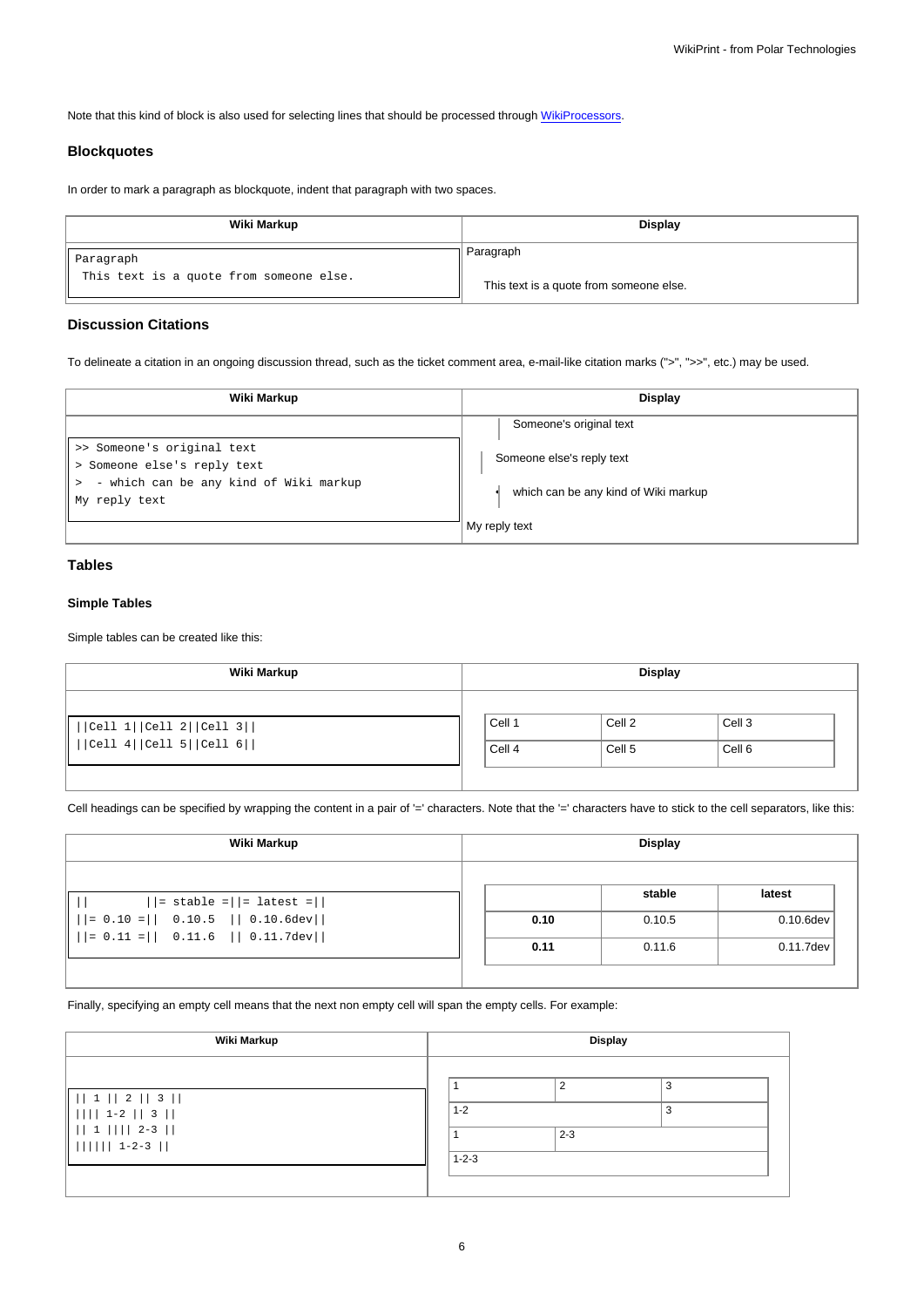Note that if the content of a cell "sticks" to one side of the cell and only one, then the text will be aligned on that side. Example:

| Wiki Markup                                                    |                   | <b>Display</b> |  |  |
|----------------------------------------------------------------|-------------------|----------------|--|--|
|                                                                | Text              | <b>Numbers</b> |  |  |
| $ \text{=Text} =   = \text{Numbers} =  $                       | left align        | 1.0            |  |  |
| $1.0$  <br>$ \text{left align}$ $  $<br>center   <br>$4.5$     | center            | 4.5            |  |  |
| right align $  $ 4.5                                           | right align       | 4.5            |  |  |
| default alignment $   2.5  $<br>$2.5$   <br>$ \text{default} $ | default alignment | 2.5            |  |  |
| default   <br>$2.5$                                            | default           | 2.5            |  |  |
| $2.5$   <br>default                                            | default           | 2.5            |  |  |
|                                                                | default           | 2.5            |  |  |

If contrary to the example above, the cells in your table contain more text, it might be convenient to spread a table row over multiple lines of markup. The \ character placed at the end of a line after a cell separator tells Trac to not start a new row for the cells on the next line.

| Wiki Markup                                                                                                                                                                                               |                                  |                              |  |
|-----------------------------------------------------------------------------------------------------------------------------------------------------------------------------------------------------------|----------------------------------|------------------------------|--|
| this is column 1 [http://trac.edgewall.org/newticket new ticket] $   \ \rangle$<br>this is column 2 [http://trac.edgewall.org/roadmap the road ahead] $   \ \rangle$<br>that's column 3 and last one $  $ |                                  |                              |  |
|                                                                                                                                                                                                           | <b>Display</b>                   |                              |  |
| this is column 1 ?new ticket                                                                                                                                                                              | this is column 2 ?the road ahead | that's column 3 and last one |  |

### **Complex Tables**

If the possibilities offered by the simple "pipe"-based markup for tables described above are not enough for your needs, you can create more elaborated tables by using [WikiProcessor based tables](https://meteo.unican.es/trac/wiki/WikiFormatting#Processors-example-tables).

#### **Links**

Hyperlinks are automatically created for [WikiPageNames](https://meteo.unican.es/trac/wiki/WikiPageNames) and URLs. WikiPageLinks can be disabled by prepending an exclamation mark "!" character, such as !WikiPageLink.

| Wiki Markup                                     | <b>Display</b>                                  |
|-------------------------------------------------|-------------------------------------------------|
| TitleIndex, http://www.edgewall.com/, !NotAlink | TitleIndex, ?http://www.edgewall.com/, NotAlink |

Links can be given a more descriptive title by writing the link followed by a space and a title and all this inside square brackets. If the descriptive title is omitted, then the explicit prefix is discarded, unless the link is an external link. This can be useful for wiki pages not adhering to the [WikiPageNames](https://meteo.unican.es/trac/wiki/WikiPageNames) convention.

| Wiki Markup                                   | <b>Display</b>     |
|-----------------------------------------------|--------------------|
| * [http://www.edgewall.com Edgewall Software] | ?Edgewall Software |
| * [wiki:TitleIndex Title Index]               | <b>Title Index</b> |
| * [wiki:TitleIndex]                           | <b>TitleIndex</b>  |
| [wiki:ISO9000]                                | <b>ISO9000?</b>    |

Following the [?WikiCreole](http://trac.edgewall.org/intertrac/WikiCreole) trend, the descriptive title can also be specified by writing the link followed by a pipe ('|') and a title and all this inside double square brackets.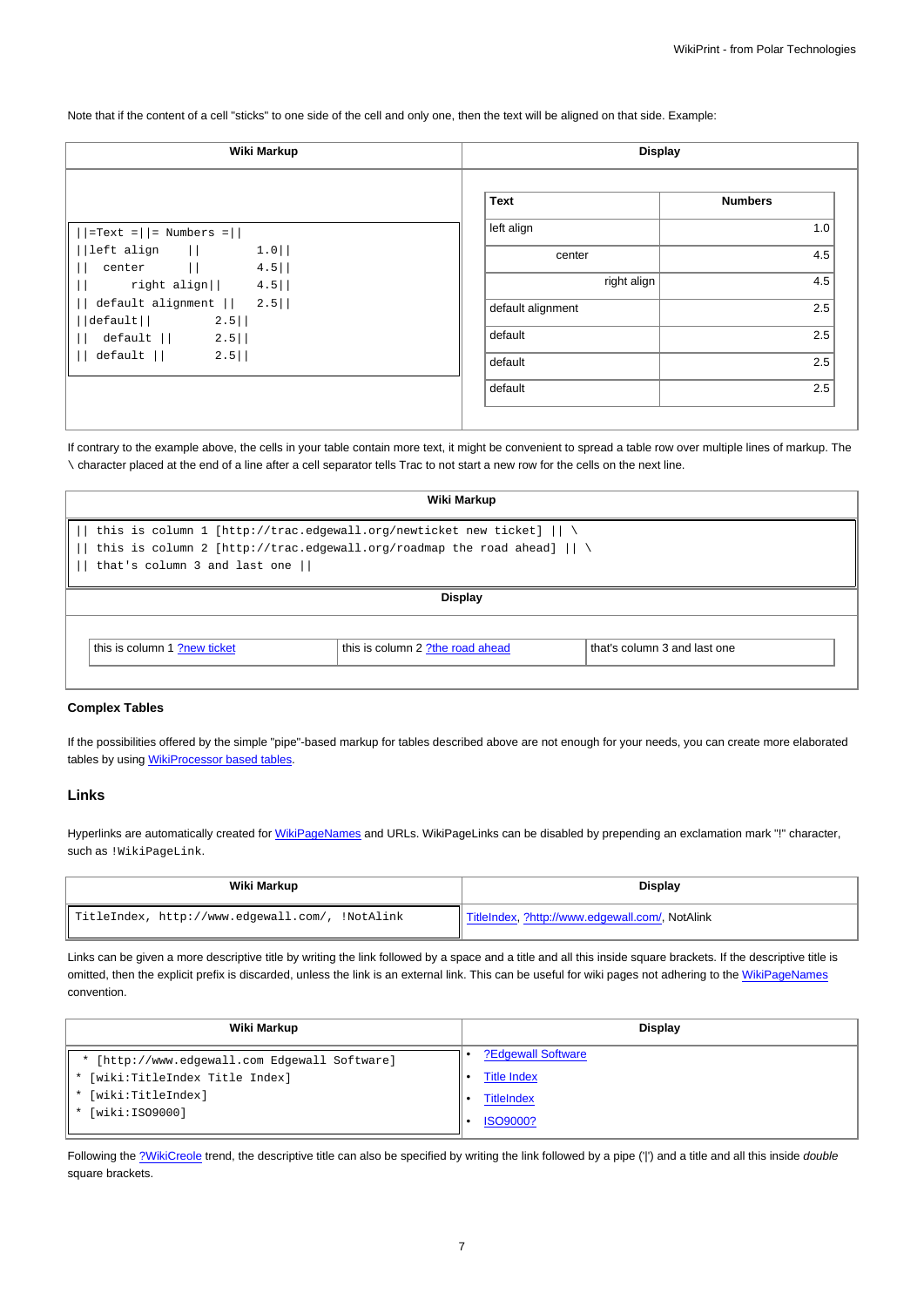| * [[http://www.edgewall.com Edgewall Software]]<br>* [[wiki:TitleIndex Title Index]]<br>or even [[TitleIndex Title Index]] | ?Edgewall Software<br>Title Index or even Title Index |
|----------------------------------------------------------------------------------------------------------------------------|-------------------------------------------------------|
| * [[wiki:TitleIndex]]                                                                                                      | TitleIndex but not [[TitleIndex]]!                    |
| ''' but not ![[TitleIndex]]! '''<br>* [[ISO9000]]                                                                          | <b>ISO9000?</b>                                       |

**Note**: the [?WikiCreole](http://trac.edgewall.org/intertrac/WikiCreole) style for links is quick to type and certainly looks familiar as it's the one used on Wikipedia and in many other wikis. Unfortunately it conflicts with the syntax for [macros.](https://meteo.unican.es/trac/wiki/WikiFormatting#Macros) So in the rare case when you need to refer to a page which is named after a macro (typical examples being [TitleIndex](https://meteo.unican.es/trac/wiki/TitleIndex), [InterTrac](https://meteo.unican.es/trac/wiki/InterTrac) and [InterWiki](https://meteo.unican.es/trac/wiki/InterWiki)), by writing [[TitleIndex]] you will actually call the macro instead of linking to the page.

### **Trac Links**

Wiki pages can link directly to other parts of the Trac system. Pages can refer to tickets, reports, changesets, milestones, source files and other Wiki pages using the following notations:

| Wiki Markup                                 | Display                                                    |  |
|---------------------------------------------|------------------------------------------------------------|--|
| * Tickets: #1 or ticket:1                   | Tickets: #1 or ticket:1                                    |  |
| * Reports: $\{1\}$ or report:1              | Reports: $\{1\}$ or report:1                               |  |
| * Changesets: r1, [1] or changeset:1        | Changesets: r1, [1] or changeset:1                         |  |
| $\ast$<br>$\cdots$                          | $\cdots$                                                   |  |
| * targeting other Trac instances,           |                                                            |  |
| so called InterTrac links:                  | targeting other Trac instances, so called InterTrac links: |  |
| - Tickets: #Tracl or Trac:ticket:1          | • Tickets: #Trac1 or Trac:ticket:1                         |  |
| - Changesets: [Tracl] or Trac: changeset: 1 | Changesets: [Trac1] or Trac: changeset: 1                  |  |

There are many more flavors of Trac links, see [TracLinks](https://meteo.unican.es/trac/wiki/TracLinks) for more in-depth information and a reference for all the default link resolvers.

#### **Setting Anchors**

An anchor, or more correctly speaking, an [?anchor name](http://www.w3.org/TR/REC-html40/struct/links.html#h-12.2.1) can be added explicitly at any place in the Wiki page, in order to uniquely identify a position in the document:

[=#point1]

This syntax was chosen to match the format for explicitly naming the header id [documented above](https://meteo.unican.es/trac/wiki/WikiFormatting#Headings). For example:

== Long title == #title

It's also very close to the syntax for the corresponding link to that anchor:

[#point1]

Optionally, a label can be given to the anchor:

[[=#point1 '''Point 1''']] **Wiki Markup Display** [#point2 jump to the second point] ... Point2: [=#point2] Jump here [jump to the second point](https://meteo.unican.es/trac/wiki/WikiFormatting#point2) ... Point2: Jump here

For more complex anchors (e.g. when a custom title is wanted), one can use the Span macro, e.g. [[span(id=point2, class=wikianchor, title=Point  $2, ^{(-(2)^{^})}]$ .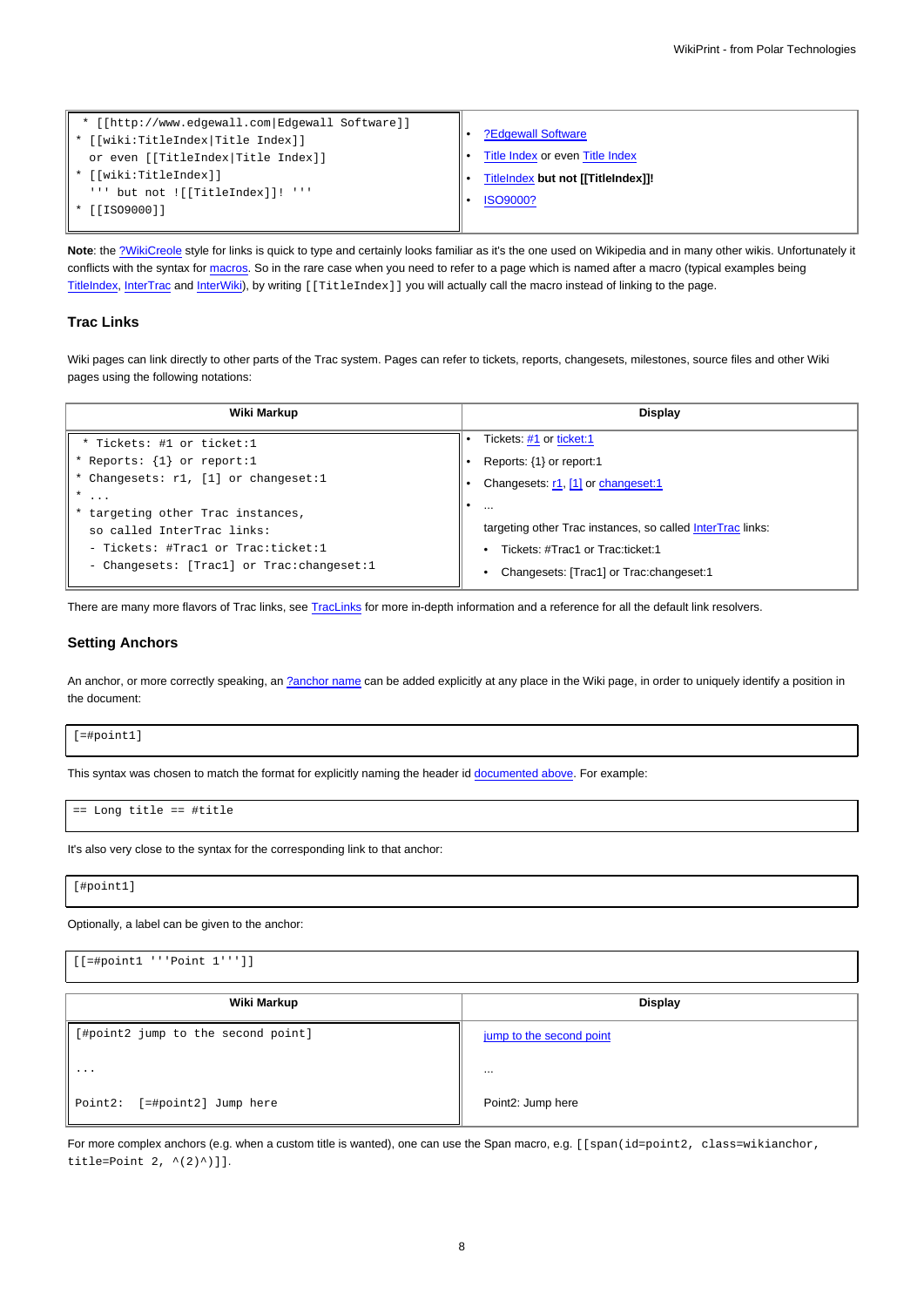### **Escaping Links and [WikiPageNames](https://meteo.unican.es/trac/wiki/WikiPageNames)**

You may avoid making hyperlinks out of [TracLinks](https://meteo.unican.es/trac/wiki/TracLinks) by preceding an expression with a single "!" (exclamation mark).

| Wiki Markup                          | Display                       |  |
|--------------------------------------|-------------------------------|--|
| !NoHyperLink<br>  !#42 is not a link | NoHyperLink #42 is not a link |  |

### **Images**

Urls ending with .png, .gif or .jpg are no longer automatically interpreted as image links, and converted to <img> tags.

You now have to use the [[Image]] macro. The simplest way to include an image is to upload it as attachment to the current page, and put the filename in a macro call like [[Image(picture.gif)]].

In addition to the current page, it is possible to refer to other resources:

- [[Image(wiki:WikiFormatting:picture.gif)]] (referring to attachment on another page)
- [[Image(ticket:1:picture.gif)]] (file attached to a ticket)
- [[Image(htdocs:picture.gif)]] (referring to a file inside the [environment](https://meteo.unican.es/trac/wiki/TracEnvironment) htdocs directory)
- [[Image(source:/trunk/trac/htdocs/trac\_logo\_mini.png)]] (a file in repository)

| Wiki Markup                                  | <b>Display</b> |
|----------------------------------------------|----------------|
| [[Image(htdocs:/common/trac_logo_mini.png)]] |                |

See [WikiMacros](https://meteo.unican.es/trac/wiki/WikiMacros) for further documentation on the [[Image()]] macro, which has several useful options (title=, link=, etc.)

### **Macros**

Macros are custom functions to insert dynamic content in a page.

| Wiki Markup                | <b>Display</b>                                                                       |  |  |
|----------------------------|--------------------------------------------------------------------------------------|--|--|
| [[RecentChanges(Trac, 3)]] | Apr 18, 2013<br>TracLinks (diff)<br>٠<br>TracTicketsCustomFields (diff)<br>$\bullet$ |  |  |
|                            | TracFastCgi (diff)<br>$\bullet$                                                      |  |  |

See [WikiMacros](https://meteo.unican.es/trac/wiki/WikiMacros) for more information, and a list of installed macros.

The detailed help for a specific macro can also be obtained more directly by appending a "?" to the macro name.

| Wiki Markup    | Display                                                                                                                                              |  |  |
|----------------|------------------------------------------------------------------------------------------------------------------------------------------------------|--|--|
|                | [[MacroList]]                                                                                                                                        |  |  |
|                | Display a list of all installed Wiki macros, including documentation<br>if available.                                                                |  |  |
| [[MacroList?]] | Optionally, the name of a specific macro can be provided as an<br>argument. In that case, only the documentation for that macro will<br>be rendered. |  |  |
|                | Note that this macro will not be able to display the documentation<br>of macros if the PythonOptimize option is enabled for<br>mod python!           |  |  |

**Processors**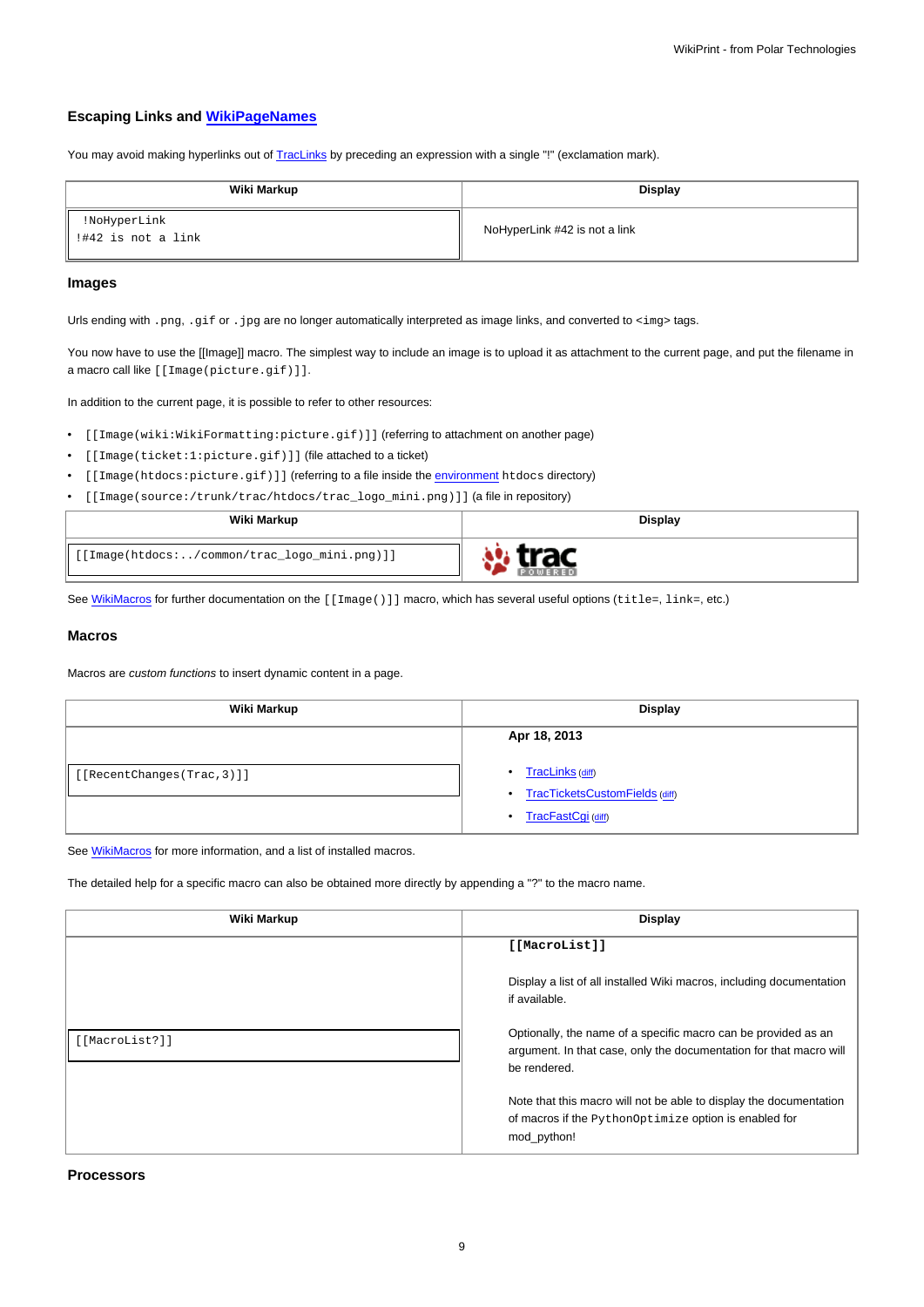Trac supports alternative markup formats using [WikiProcessors.](https://meteo.unican.es/trac/wiki/WikiProcessors) For example, processors are used to write pages in [reStructuredText](https://meteo.unican.es/trac/wiki/WikiRestructuredText) or [HTML.](https://meteo.unican.es/trac/wiki/WikiHtml)

| Wiki Markup                                                                                                                                                                                                                                                                                                                                                                  | <b>Display</b>                                                                                 |                                                                                                                                                                                                                                                 |                                      |  |
|------------------------------------------------------------------------------------------------------------------------------------------------------------------------------------------------------------------------------------------------------------------------------------------------------------------------------------------------------------------------------|------------------------------------------------------------------------------------------------|-------------------------------------------------------------------------------------------------------------------------------------------------------------------------------------------------------------------------------------------------|--------------------------------------|--|
| Example 1: HTML                                                                                                                                                                                                                                                                                                                                                              |                                                                                                |                                                                                                                                                                                                                                                 |                                      |  |
| $\{ \}$<br>#!html<br><h1 style="text-align: right; color: blue"><br/>HTML Test<br/><math>\langle</math>/h1&gt;<br/><math>\{\}</math></h1>                                                                                                                                                                                                                                    |                                                                                                |                                                                                                                                                                                                                                                 | <b>HTML Test</b>                     |  |
|                                                                                                                                                                                                                                                                                                                                                                              | Example 2: Code Highlighting                                                                   |                                                                                                                                                                                                                                                 |                                      |  |
| $\{\{\}\}\$<br>#!python<br>class Test:<br>$def __init__(self):$<br>print "Hello World"<br>$if __name__ == '__main__':$<br>Test()<br>$\{\}$                                                                                                                                                                                                                                   | class Test:<br>def _init_(self):<br>print "Hello World"<br>if $_name_ = = '_main_':$<br>Test() |                                                                                                                                                                                                                                                 |                                      |  |
|                                                                                                                                                                                                                                                                                                                                                                              | Example 3: Complex Tables                                                                      |                                                                                                                                                                                                                                                 |                                      |  |
| {{{#!th rowspan=4 align=justify<br>With the `#td` and `#th` processors,<br>table cells can contain any content:<br>$\{\}\}$<br> ----------------<br>$\{ \{ \{ \# ! \, td \} \} \}$<br>- lists<br>- embedded tables<br>- simple multiline content<br>$\{\}\}$<br>______________<br>$\{ \{ \{ \# ! \, td \} \} \}$<br>As processors can be easily nested,<br>so can be tables: | With<br>the<br>#td<br>and<br>#th<br>processors, table cells can<br>contain any content:        | lists<br>$\bullet$<br>embedded tables<br>$\bullet$<br>simple multiline content<br>$\bullet$<br>As processors can be easily nested,<br>so can be tables:<br>Example:<br>Even when you don't have complex<br>markup, this form of table cells can | must be at the<br>third level<br>now |  |
| $\{ \{ \{ \#! \text{ th}$<br>Example:<br>$\{\}$ } }<br>{{{#!td style="background: #eef"<br>$  $ must be at the third level now $  $<br>$\}$ } }<br>$\{\}$ } }<br>--------------<br>$  - -$<br>$\{ \{ \{ \# ! \, td \} \} \}$<br>Even when you don't have complex markup,<br>this form of table cells can be convenient<br>to write content on multiple lines.<br>$\{\}$      |                                                                                                | be convenient to write content on<br>multiple lines.                                                                                                                                                                                            |                                      |  |

See **WikiProcessors** for more information.

# **Comments**

Comments can be added to the plain text. These will not be rendered and will not display in any other format than plain text.

| Wiki Markup                                                                              | Display              |
|------------------------------------------------------------------------------------------|----------------------|
| Nothing to<br>(1)<br>#   comment<br>Your comment for editors here<br>(33)<br>$20011 - 1$ | Nothing to<br>300(1) |